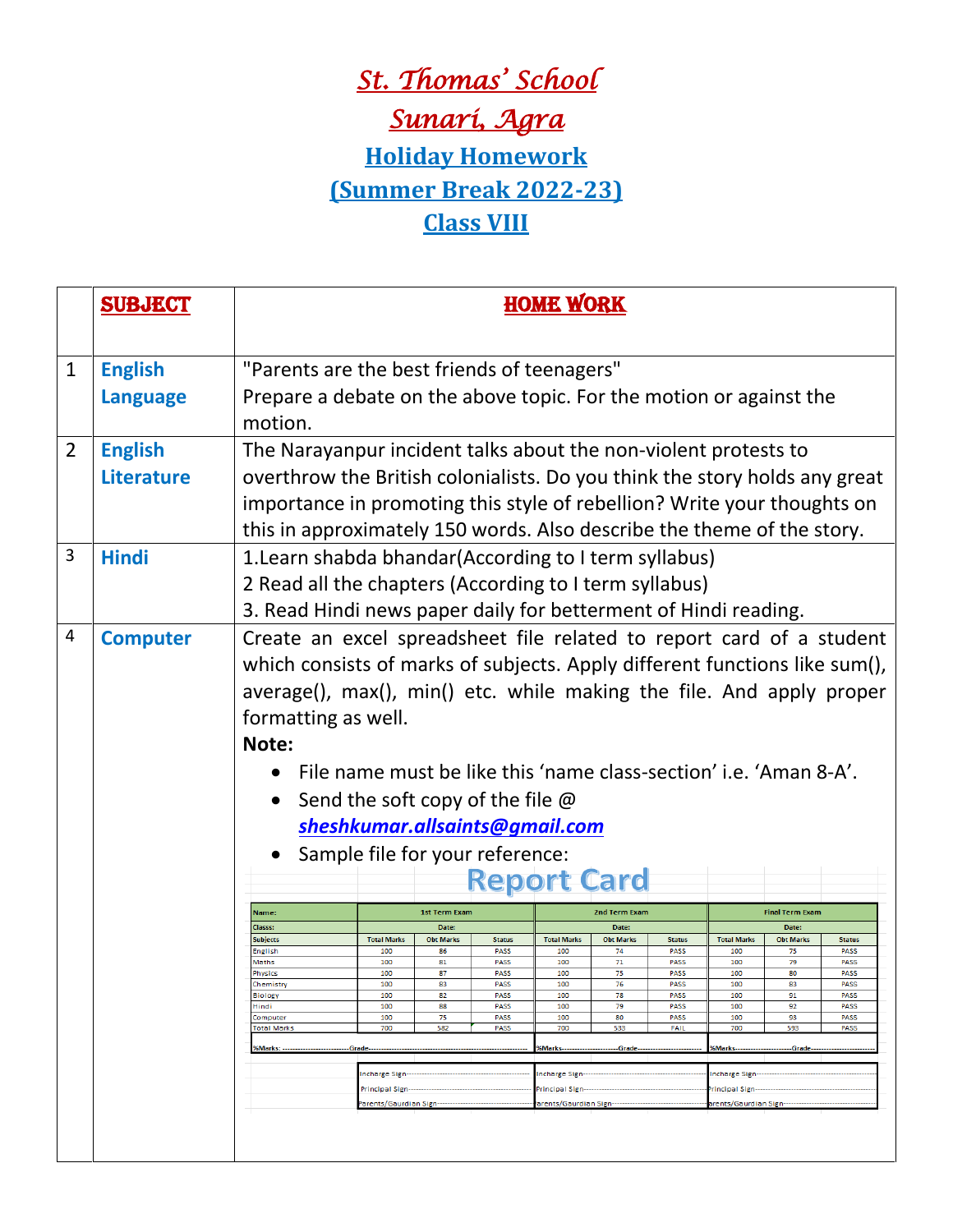| 5              | <b>History/Civics</b>                  | Draw a flowchart to show the structure of the Indian Parliamentary form<br>of government and write how the council of ministers is appointed.                                                                                                                                                                                                                                                                                                                                                                                                                                 |  |  |  |
|----------------|----------------------------------------|-------------------------------------------------------------------------------------------------------------------------------------------------------------------------------------------------------------------------------------------------------------------------------------------------------------------------------------------------------------------------------------------------------------------------------------------------------------------------------------------------------------------------------------------------------------------------------|--|--|--|
| 6              | <b>Geography</b>                       | Describe how the population plays an important role in developed,<br>under developed and developing countries.                                                                                                                                                                                                                                                                                                                                                                                                                                                                |  |  |  |
| $\overline{7}$ | <b>Mathematics</b>                     | Solve the given worksheet of Mathematics based on Ch-Sets in your C.W<br>notebook.                                                                                                                                                                                                                                                                                                                                                                                                                                                                                            |  |  |  |
| 8              | <b>Chemistry</b>                       | 1. Read Ch 1 and Ch2 thoroughly.<br>2. Frame 20 questions along with answers from the chapter 1 and 2.<br>(Note: 20 questions from each chapter)                                                                                                                                                                                                                                                                                                                                                                                                                              |  |  |  |
| 9              | <b>Biology</b>                         | 1. Read Ch 1 and Ch2 thoroughly and practice all the diagrams.<br>2. Draw the following diagrams related to Ch 2 in your C. W notebook-<br><b>Binary fission</b><br>i.<br><b>Budding</b><br>ii.<br>Fragmentation<br>iii.<br>Spore formation<br>iv.<br>Reproduction by aerial, sub aerial and underground stems<br>v.<br>Reproduction by roots<br>vi.<br>Reproduction by leaves<br>vii.<br>Artificial vegetative propagation<br>viii.<br>Floral parts of a flower<br>ix.<br>Self and cross pollination<br>X.<br>(Note – Take any one example for the above mentioned diagrams) |  |  |  |
| 10             | <b>Physics</b>                         | 1. Read Ch 1 and Ch2 thoroughly.<br>2. Frame 20 questions along with answers from the chapter 1 and 2.<br>(Note: 20 questions from each chapter)                                                                                                                                                                                                                                                                                                                                                                                                                              |  |  |  |
| 11             | <b>Sanskrit</b>                        | Learn shabd roop and dhaatu roop as per the Term I syllabus.                                                                                                                                                                                                                                                                                                                                                                                                                                                                                                                  |  |  |  |
| 12             | <b>Value</b><br><b>Education</b>       | Write a short note explaining your idea of a good student.                                                                                                                                                                                                                                                                                                                                                                                                                                                                                                                    |  |  |  |
| 13             | <b>General</b><br><b>Knowledge</b>     | Write a short note about the life of any one freedom fighter of India on<br>A4 size sheet.                                                                                                                                                                                                                                                                                                                                                                                                                                                                                    |  |  |  |
| 14             | <b>Project Work</b><br><u>(Term I)</u> | Complete the Project Works (Term I) of all the subjects.<br>(Details are mentioned in the Class VIII syllabus)                                                                                                                                                                                                                                                                                                                                                                                                                                                                |  |  |  |